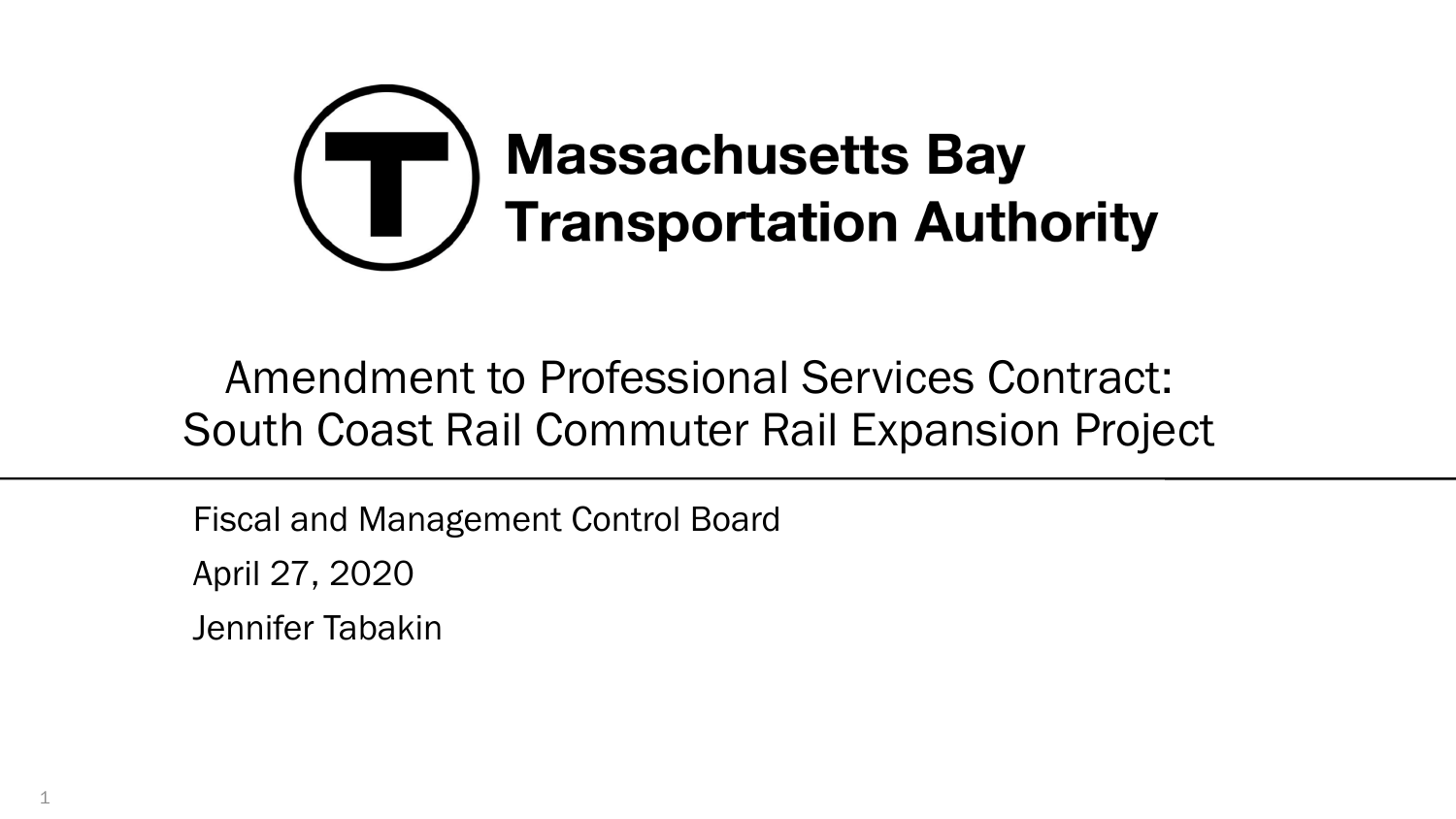# Overview of South Coast Rail

#### Professional Service Contracts

- VHB/HNTB Joint Venture: Designer of Record
- AECOM: Project Management / Construction Management
- WSP: Owner's Representative

#### Under Construction

- Forty-Six (46) Early Action Culverts: \$18.3M
	- Final completion: June 2020
- Four (4) Early Action Bridges: \$26.1M
	- Final completion: November 2020
- Early Action Building Demolition: \$1.7M
	- Contractor was issued Notice to Proceed (NTP) on April 24, 2020

#### Upcoming Construction Awards

- K78CN03 Fall River Secondary: Contract Estimate: \$167M
	- Advertisement Date February 14, 2020
	- Bid Opening May 7, 2020
	- FMCB Board Request to Award: May 11, 2020
- K78CN04 MS/NBML/Signal, Comms and PTC Infrastructure: Contract Estimate: \$412M
	- Advertisement Date May 2020



Early Action Culverts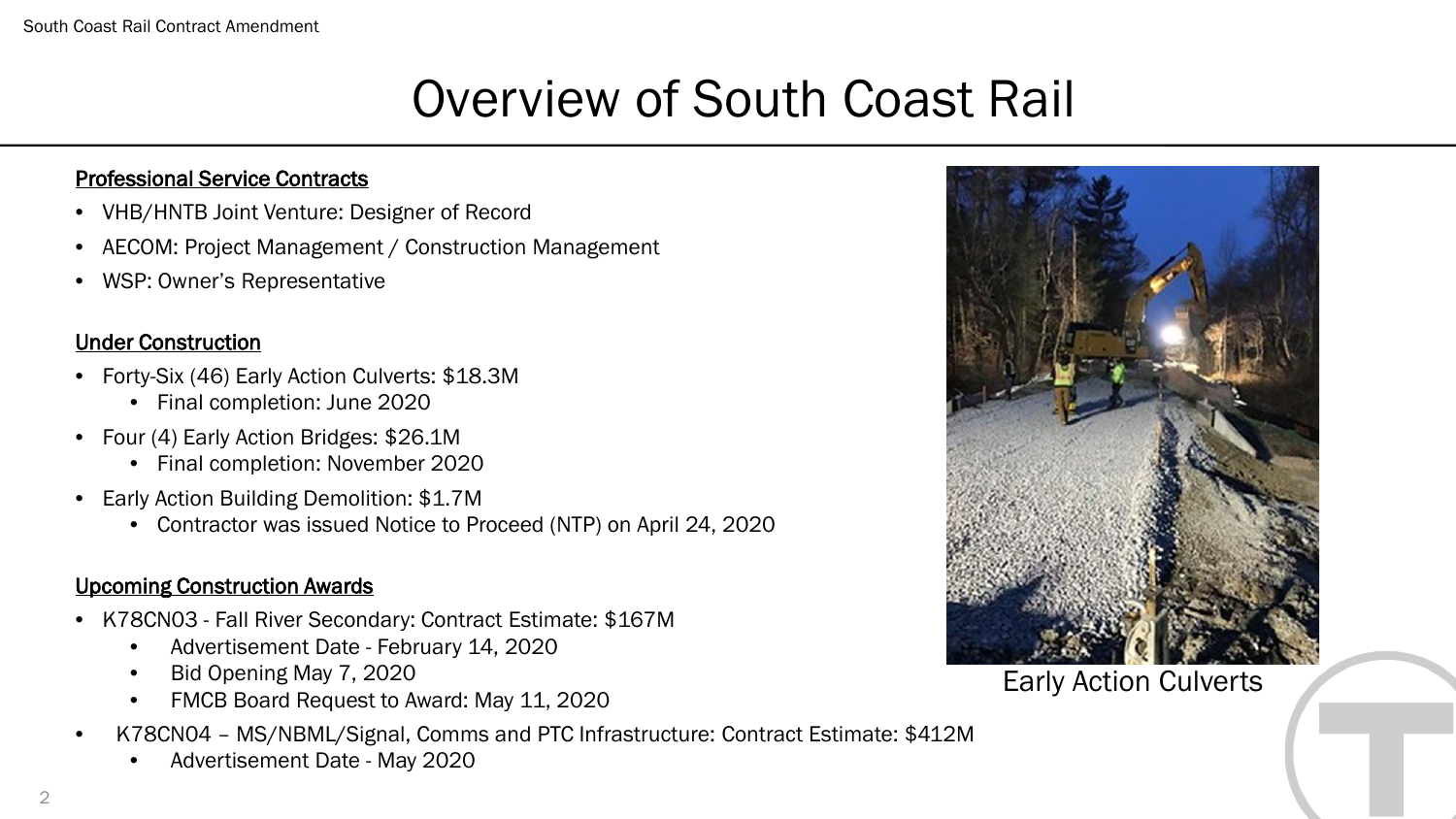# Contract No. K78PS02 Amendment No. 3

### Today's Board action is to amend the contract to provide Owner's Representative Services for the South Coast Rail Commuter Rail Project.



- The South Coast Rail Commuter Rail Expansion project will restore commuter rail service between Boston and southeastern Massachusetts by the end of 2023.
- WSP USA's Base Contract was awarded in August of 2015 for a not to exceed contract value of \$3,366,033.
- Their base scope of work included General Oversight, Monthly and Annual Reports, Cost Recovery Management, Value Engineering and Construction Oversight.
- The MBTA proposes to use this same Engineering firm, to continue the above services in order to maintain continuity and comply with Massachusetts General Law, Part 1, Title III, Chapter 30, Section 39M1/2.
- A not-to-exceed ceiling increase of \$2,143,040.88 is necessary to allow Owner's Representative Services to continue during Phase 1 of the project through 8/25/2021. South Coast Rail will return for a future Amendment to fund the remaining portion of Phase 1 Owner's Representative Services.
- Upon approval of this Amendment WSP's total contract value will increase to \$5,509,073.88.